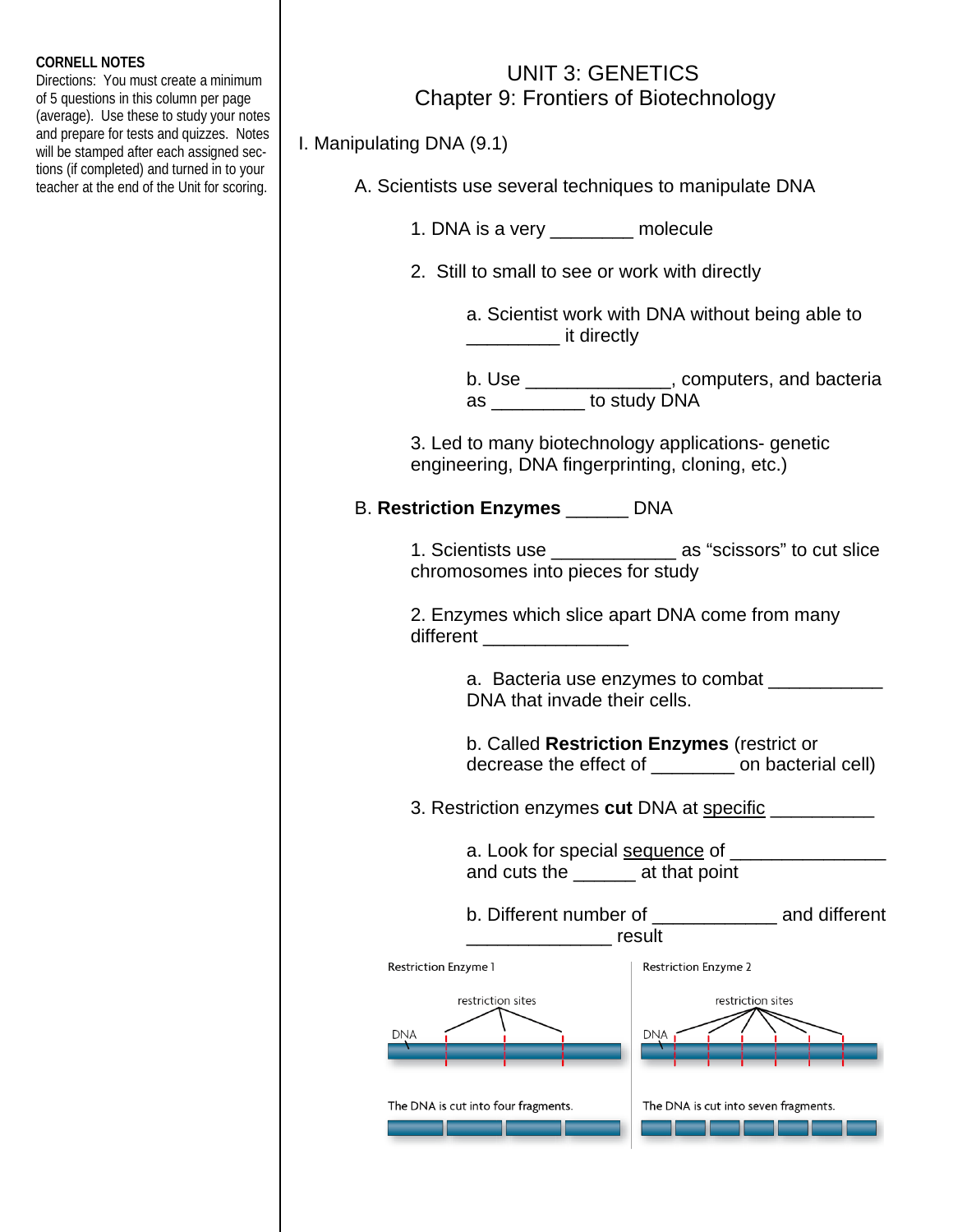|                                                                                            | C. Restriction maps show the <u>contained and of</u> <b>DNA fragments</b>                                                                                                                                                                                                                                                                                                             |
|--------------------------------------------------------------------------------------------|---------------------------------------------------------------------------------------------------------------------------------------------------------------------------------------------------------------------------------------------------------------------------------------------------------------------------------------------------------------------------------------|
| <b>DNA</b> sample<br>Restriction map on gel<br><b>DNA</b> fragments<br>direction of travel | 1. Gel electrophoresis- technique using ________<br>current to separate mixture of DNA fragments from each<br>other<br>2. Restriction Maps- pattern of<br>___________ on gel show lengths of<br>fragments<br>a. Comparison of restriction maps<br>can help diagnose ____________.<br>$b. A$ ________________ could change a<br>restriction site and result in<br>different fragments. |
| II. Copying DNA (9.3)                                                                      |                                                                                                                                                                                                                                                                                                                                                                                       |
| A. PCR uses _______________ to copy DNA segments                                           |                                                                                                                                                                                                                                                                                                                                                                                       |
| cell to be used in test tube.<br>B. PCR uses just four materials                           | 1. Polymerase chain reaction (PCR)- technique used to<br>make _______________ of specific DNA sequence.<br>in                                                                                                                                                                                                                                                                         |
| 1. The _______ to be copied,                                                               |                                                                                                                                                                                                                                                                                                                                                                                       |
| 2. DNA ______________________(enzymes)                                                     |                                                                                                                                                                                                                                                                                                                                                                                       |
| 3. DNA _____________________                                                               |                                                                                                                                                                                                                                                                                                                                                                                       |
| as starting point for new strand)                                                          | 4. two _______________ (a short sequence of DNA acting                                                                                                                                                                                                                                                                                                                                |
| III. DNA Fingerprinting (9.3)                                                              |                                                                                                                                                                                                                                                                                                                                                                                       |
| A. A DNA fingerprint is a type of ________________________ map                             |                                                                                                                                                                                                                                                                                                                                                                                       |
| set of _________                                                                           | 1. Every individual (except identical twins) has a unique                                                                                                                                                                                                                                                                                                                             |
|                                                                                            | 2. A DNA fingerprint is a representation of parts of<br>individuals DNA that can be used to identify a person a                                                                                                                                                                                                                                                                       |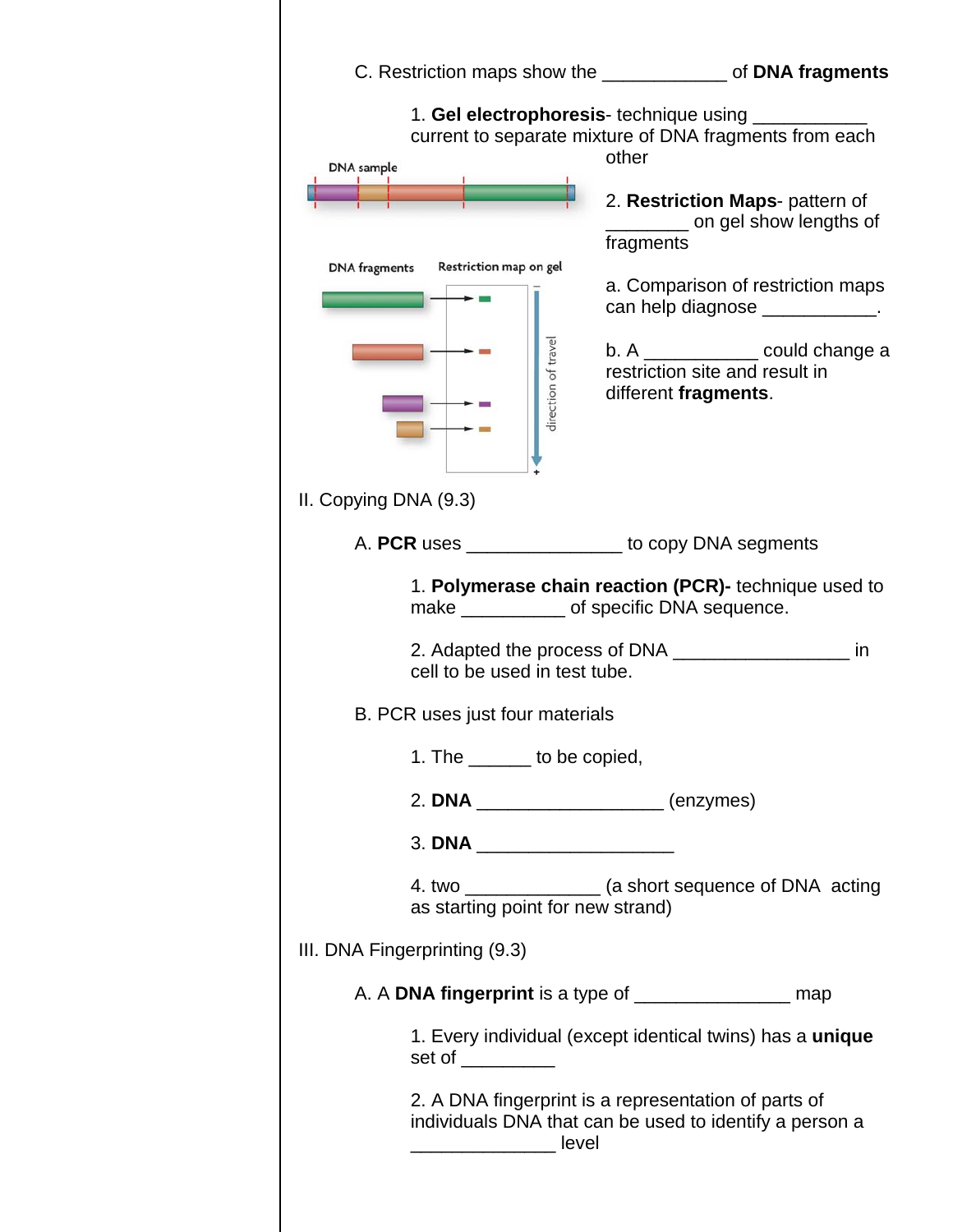|                                                       |     | from one individual to another                                                                                                                                                                                                                                                     | a. Use sequences of DNA that _____________ greatly                                                                                                            |
|-------------------------------------------------------|-----|------------------------------------------------------------------------------------------------------------------------------------------------------------------------------------------------------------------------------------------------------------------------------------|---------------------------------------------------------------------------------------------------------------------------------------------------------------|
|                                                       |     |                                                                                                                                                                                                                                                                                    | b. Restriction enzymes cut into ________________                                                                                                              |
|                                                       |     |                                                                                                                                                                                                                                                                                    | c. Gel electrophoresis used to look for different<br>and ________ of fragments                                                                                |
|                                                       |     |                                                                                                                                                                                                                                                                                    |                                                                                                                                                               |
|                                                       |     | in _____ million people                                                                                                                                                                                                                                                            | 1. Chance of having same DNA fingerprint is one chance                                                                                                        |
|                                                       |     | paternity cases, studying genetic diversity)                                                                                                                                                                                                                                       | 2. DNA fingerprinting used in legal cases (crimes,                                                                                                            |
| IV. Genetic Engineering (9.4)                         |     |                                                                                                                                                                                                                                                                                    |                                                                                                                                                               |
|                                                       |     | A. Entire ______________________ can be cloned                                                                                                                                                                                                                                     |                                                                                                                                                               |
|                                                       |     |                                                                                                                                                                                                                                                                                    | 1. clone- genetically identical copy of ________ or of an                                                                                                     |
|                                                       |     |                                                                                                                                                                                                                                                                                    | 2. Some simple animals can essentially clone themselves                                                                                                       |
|                                                       |     |                                                                                                                                                                                                                                                                                    | 3. In _______________- scientists swap DNA between cells                                                                                                      |
| egg cell                                              | DNA |                                                                                                                                                                                                                                                                                    | a. Unfertilized<br>taken from animal                                                                                                                          |
| The egg<br>cell DNA<br>is extracted<br>and discarded. |     | The DNA from the<br>body cell is extracted<br>to be used, and the<br>rest is discarded.                                                                                                                                                                                            | $b. Eggs$ _____________ removed<br>c. nucleus of animal to be<br>cloned in implanted into _____<br>d. After embryo grows for a<br>couple days is transplanted |
|                                                       |     |                                                                                                                                                                                                                                                                                    | 4. ____________ became first cloned mammal (sheep)                                                                                                            |
|                                                       |     |                                                                                                                                                                                                                                                                                    | a. Led to cloning of pigs, dogs and mice                                                                                                                      |
|                                                       |     |                                                                                                                                                                                                                                                                                    | b. Clone may not look like original (many factors                                                                                                             |
|                                                       |     | B. New genes can be added to organisms DNA                                                                                                                                                                                                                                         |                                                                                                                                                               |
|                                                       |     | to give new $\frac{1}{2}$ mass to give new $\frac{1}{2}$ mass $\frac{1}{2}$ mass $\frac{1}{2}$ mass $\frac{1}{2}$ mass $\frac{1}{2}$ mass $\frac{1}{2}$ mass $\frac{1}{2}$ mass $\frac{1}{2}$ mass $\frac{1}{2}$ mass $\frac{1}{2}$ mass $\frac{1}{2}$ mass $\frac{1}{2}$ mass $\$ | 1. Genetic engineering-changing of an organisms DNA                                                                                                           |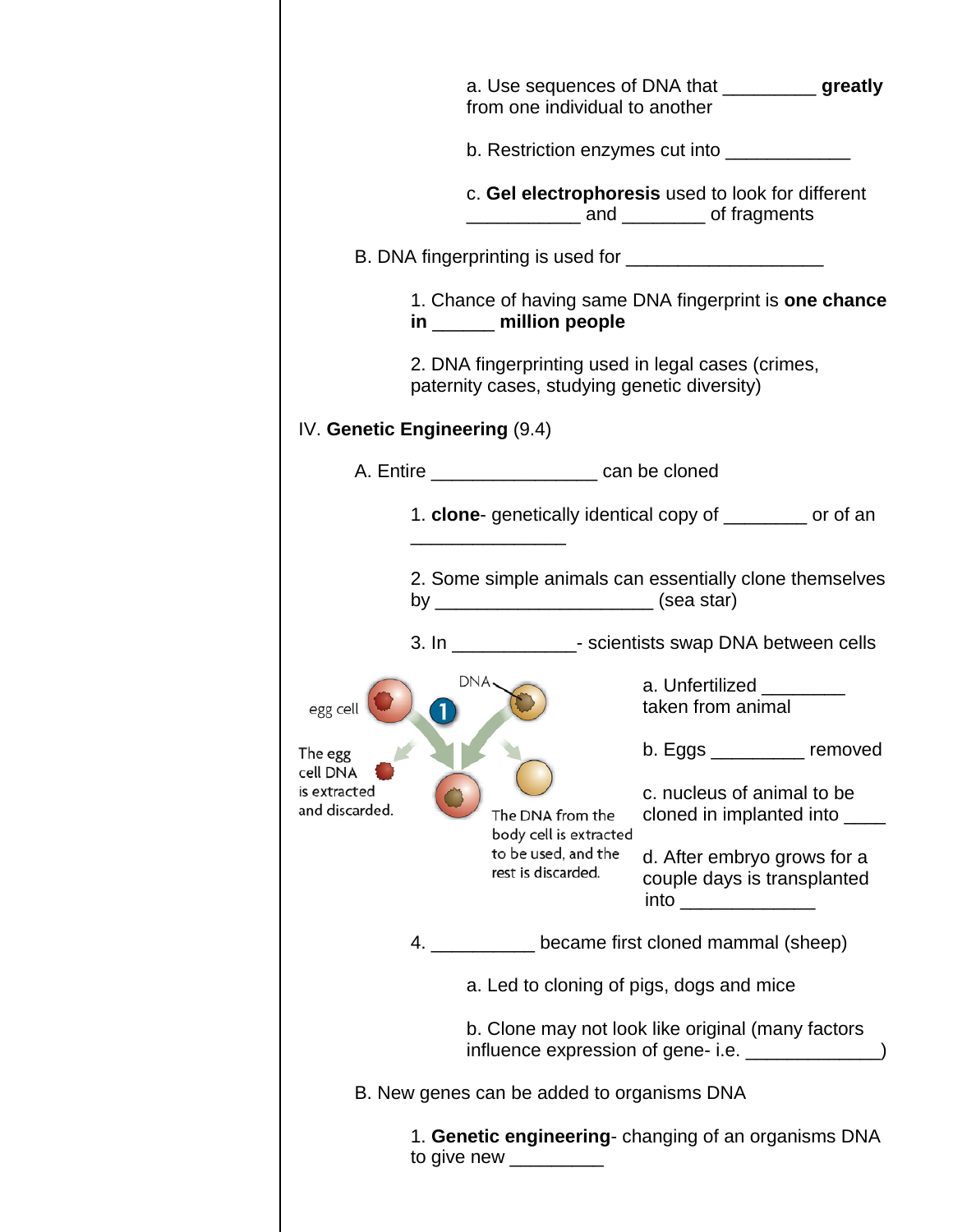|                                      | a. Based on use of Recombinant DNA technology                                                                                |
|--------------------------------------|------------------------------------------------------------------------------------------------------------------------------|
|                                      | 1). Recombinant DNA- is DNA that<br>contains _______________ from more than<br>one organism.                                 |
|                                      | 2). Being used by scientist to make<br>medicines, vitamins, vaccines, etc.                                                   |
|                                      | 2. Genetic engineering produces organisms with new                                                                           |
|                                      | a. Transgenic organisms- has one or more<br>genes from another organism inserted into its                                    |
|                                      | 1). Transgenic plants- provides<br>resistance to frost, disease, and insects,<br>and increase crops yields.                  |
|                                      | 2). Transgenic animals- much<br><u>Les manueles</u> to produce                                                               |
|                                      | a). Will pass on transgenic trait to                                                                                         |
|                                      | b). Transgenic animals used in                                                                                               |
|                                      | 3. Concerns about genetic engineering                                                                                        |
|                                      | a. __________________ concerns-                                                                                              |
|                                      | b. Environmental concerns- long term effects                                                                                 |
|                                      | c. Decrease in genetic _______________- leave<br>crops vulnerable to new disease or pests                                    |
| V. Genomics and Bioinformatics (9.5) |                                                                                                                              |
| entire genomes.                      | A. Genomics involves the study of genes, gene functions, and                                                                 |
|                                      | 1. Genomics- study of ______________                                                                                         |
|                                      | a. All studies of genomics begin with gene<br>sequencing- determining the ________ of DNA<br>nucleotides in genes or genomes |
|                                      |                                                                                                                              |